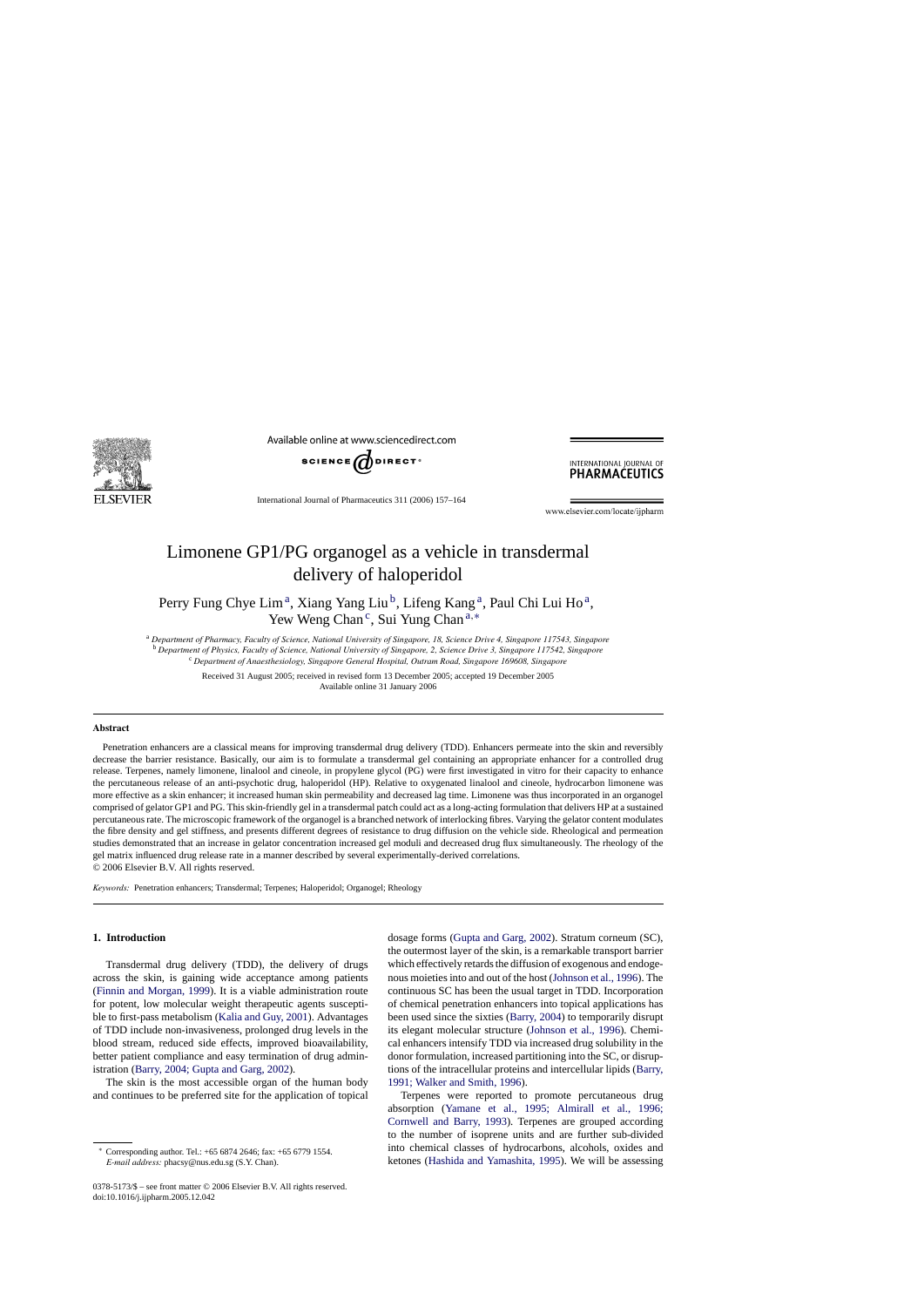

Fig. 1. Chemical structures of (a) linalool, (b) cineole, (c) limonene, (d) haloperidol and (e) dibutyllauroylglutamide (GP1).

terpenes—linalool, cineole and limonene (Fig. 1)—as potential penetration enhancers for a lipophilic drug.

Haloperidol (HP) (Fig. 1d) is the model drug in our study. HP is widely prescribed to treat acute and chronic psychosis. HP can be given up to a maximum oral dose of 200 mg/day in acute psychosis ([Vaddi et al., 2001\).](#page-7-0) Once acute psychosis is resolved, a maintenance therapy sustains the minimum therapeutic concentration to avoid the relapse of psychosis [\(Vaddi et al., 2002a\).](#page-7-0) A transdermal organogel as a long-acting formulation would be appropriate for maintenance therapy. Also, the physiochemical properties of HP satisfy the general TDD design requirements [\(Samanta et al., 2003\);](#page-6-0) HP has a low molar mass (375.9 Da) and is sufficiently lipophilic ( $log P = 3.36$ ) to partition into the SC [\(Kalia and Guy, 2001\).](#page-6-0)

With penetration enhancers, systemic TDD has established major footing [\(Barry, 2004\).](#page-6-0) These chemicals dispersed in a suitable semisolid vehicle enhance the amount of drug penetration ([Gupta and Garg, 2002\).](#page-6-0) A terpene in a viscoelastic organogel ([Abdallah and Weiss, 2000\)](#page-6-0) forms a simple transdermal system. Our organogel is composed primarily of gelator, dibutyllauroylglutamide commonly known as GP1 (Fig. 1e), and organic solvent, propylene glycol (PG). Both constituents are common ingredients in cosmetics and thus biocompatible with the skin [\(Schreiber, 2001; Vaddi et al., 2002b\).](#page-6-0) The organogel accommodates hydrophobic HP, adheres better to the skin and may overcome poor patient compliance. Other features of this biomaterial are thermoreversibility, a high degree of stability to moisture and temperature, and the capability of controlling drug release [\(Anand et al., 2001\).](#page-6-0) Our objectives are to establish the role of a gel vehicle in TDD, the effect of terpene on gel rheology, and the correlation between drug permeation and gel rheology.

## **2. Materials and methods**

#### *2.1. Materials*

Cineole, (+)-limonene, (±)-linalool, haloperidol, droperidol, propylene glycol, sodium dihydrogen phosphate monohydrate, phosphoric acid, DL-lactic acid and antibiotic antimycotic solution were obtained from Sigma-Aldrich. GP1, and HPLC grade methanol and acetonitrile were obtained from Kishimoto Sangyo, FisherChemicals and Tedia, respectively. Chemicals were of at least reagent grade. Milli-Q water  $(18 M\Omega \text{ cm}; \text{Mil}$ lipore, USA) was used in the preparation of aqueous solutions. All materials were used as received.

#### *2.2. Drug assay*

Haloperidol (HP) concentration was determined with a reversed phase high performance liquid chromatograph (HPLC) from Shimadzu, Japan. The stationary phase was SymmetryShield C<sub>18</sub> column (3.5  $\mu$ m, 3 mm × 100 mm; Waters, USA). The mobile phase was a 70:30 volume ratio of 0.05 M phosphate buffer (adjusted to pH 3 with phosphoric acid) and acetonitrile. Mobile phase flowrate was set at  $0.7$  mL/min. A  $100$ - $\mu$ L sample was injected and detected at a wavelength of 254 nm. Droperidol (DP) was used as an internal standard. Under these conditions, retention times of HP and DP were 3.1 and 1.7 min, respectively. Standard solutions of HP (0.05–2  $\mu$ g/mL) with DP (0.2  $\mu$ g/mL) were prepared in 0.03% v/v lactic acid [\(Vaddi et al., 2001\).](#page-7-0) As HP is slightly basic ( $pK_a = 8.3$ ), the presence of lactic acid prevents drug precipitation. The internal calibration curve of HP concentration against HP to DP peak area ratio was linear  $(r^2 > 0.999)$ . Limits of detection and quantitation of this drug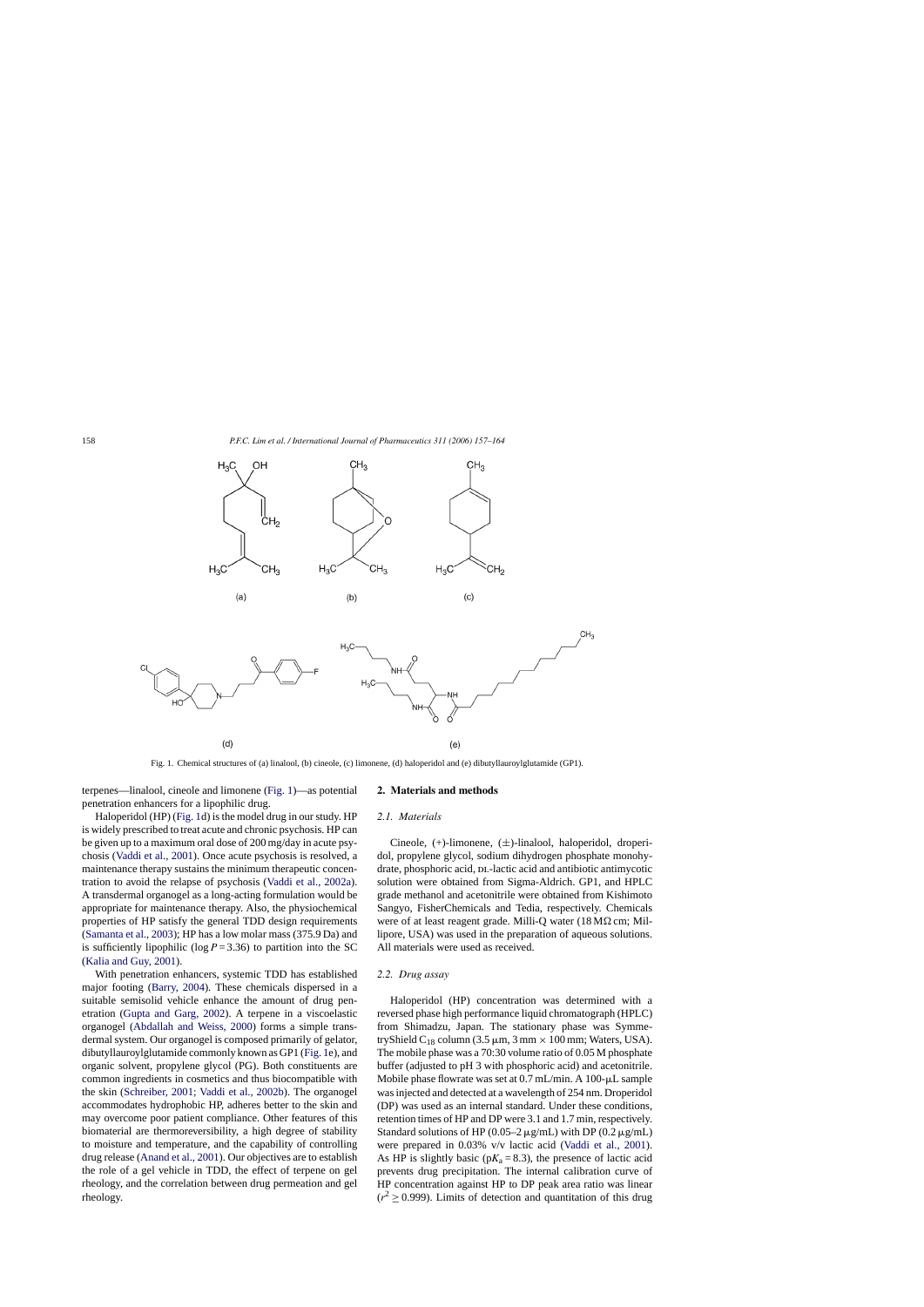assay were 0.0067 and 0.0224  $\mu$ g/mL, respectively. Coefficients of variation of intra- and inter-day measurements were < 5%.

# *2.3. Preparation of human epidermal membrane*

Abdominal skins of 45-year-old Eurasian female and 40 year-old Chinese female were obtained with patients' consent from the Singapore General Hospital, Singapore. Full-thickness skin with epidermis facing downwards was immersed in water of 60 ◦C for 2 min [\(Vaddi et al., 2002a\).](#page-7-0) After which, the epidermis was carefully peeled off and stored at −80 ◦C. Prior to permeation studies, the epidermis was thawed and hydrated in an aqueous 0.9% w/v sodium chloride and 1% v/v antibiotic antimycotic solution under room conditions for 12 h.

#### *2.4. Gel preparation*

Organogels containing 2–10% w/v GP1, 5% v/v limonene and 2.5 mg/mL HP in PG were prepared. Measured amounts of GP1, limonene and PG were mixed and placed in an oven at 120 ◦C for fast dissolution ([Sawant and Liu, 2002; Liu and](#page-6-0) [Sawant, 2002\).](#page-6-0) The oven temperature was subsequently lowered to 90 ◦C. HP was then added into the liquid mixture and this was kept at  $90^{\circ}$ C for another 30 min. The resulting drug-gel solution was cooled naturally to room temperature, and a white gel was formed. As for the drug-free gel, the intermediate temperaturelowering step was omitted. The saturation solubility of HP in limonene/PG was determined to be ca. 2.7 mg/mL, and HP loss upon the incubation of the aforementioned at  $90^{\circ}$ C for 1 h was ca. 2%. Thus, there would be little or no drug precipitation and drug degradation (possibly due to heat) during gel preparation.

## *2.5. Permeation studies*

Amber-glassed Franz diffusion cells (PermeGear, USA) were used in the permeation studies. Epidermis of  $1.5 \text{ cm} \times 1.5 \text{ cm}$ , with stratum corneum (SC) side up, was mounted between the donor and receptor compartments of the diffusion cell. One millilitre of drug solution (HP in PG with or without terpene) or 1 g of drug-loaded gel was placed into the donor cell. 0.03% v/v lactic acid and 1% v/v antimycotic solution constituted the receptor fluid ([Vaddi et al., 2002a\).](#page-7-0) To minimize evaporation, the donor compartment and sampling port were covered with parafilm and aluminum foil. Assembled diffusion cells in triplicate were placed in a heater/stirrer block (PermeGear, USA) and maintained isothermally at 37 ◦C. The entire receptor solution was drawn periodically from the sampling port for HPLC analysis and was replaced with an equivalent volume.

#### *2.6. Permeation parameters*

Permeation of drug molecules across the epidermis can be described by Fick's 2nd law of diffusion, Eq.(2.1)([Crank, 1975\).](#page-6-0) Permeation parameters are interpreted from a cumulative drug per unit skin area *Q*/*A* versus time *t* plot. The gradient and *x*intercept of the linear portion of the plot yield steady-state flux  $J_{ss}$  and lag time  $t_L$  accordingly.  $J_{ss}$  over drug concentration  $C_0$  in

the donor solution gives permeability KD/*L* [\(Vaddi et al., 2001;](#page-7-0) [Wang et al., 2005\).](#page-7-0)

$$
Q = AKLC_0 \left[ \frac{D}{L^2} t - \frac{1}{6} - \frac{2}{\pi^2} \sum_{n=1}^{\infty} \frac{(-1)^n}{n^2} e^{-(D/L^2)n^2 \pi^2 t} \right] \quad (2.1)
$$

$$
\frac{KD}{L} = \frac{J_{ss}}{C_0} \tag{2.2}
$$

Diffusion parameter  $D/L^2$  reflects the mobility of the drug solute in the skin, and partition parameter KL reflects the distribution of the drug between the skin and the donor solution. Enhancement index EI, a ratio of permeabilities in the presence and absence of terpenes, measures the enhancement in drug penetration ([Vaddi et al., 2002b\).](#page-7-0)

$$
\frac{D}{L^2} = \frac{1}{6t_L} \tag{2.3}
$$

$$
KL = \frac{KD/L}{D/L^2}
$$
 (2.4)

$$
EI = \frac{(KD/L)_{Terpene/PG}}{(KD/L)_{PG}}
$$
\n(2.5)

The plasma concentration  $P_{ss}$  of HP delivered via a transdermal patch is estimated from Eq. (2.6). Patch area Ta of 16 cm<sup>2</sup> and HP plasmatic clearance Cl<sub>p</sub> of 36.5 L/h are assumed ([Almirall et al., 1996; Vaddi et al., 2002b\).](#page-6-0)

$$
P_{\rm ss} = \frac{J_{\rm ss} \times \text{Ta}}{\text{Cl}_{\rm p}}\tag{2.6}
$$

#### *2.7. Gel rheology*

Rheology of organogel was characterized on advanced rheometric expansion system (ARES) from Rheometric Scientific, USA. A gel sample placed between an upper plate fixture of 25 mm dia. and a *Peltier* surface was subjected to sinusoidal oscillations. A gap of 1 mm was maintained between the plate and the *Peltier* surface. In a dynamic strain sweep test conducted at 1 Hz and 32  $\degree$ C, elastic modulus *G'* and viscous modulus *G''* versus strain  $\gamma$  profiles were generated as  $\gamma$  increased from 0.01 to 10% in a log sweep mode.  $G'$  and  $G''$  are obtained from the initial linear viscoelastic region. The strain level where  $G'$  begins to drop is defined as critical strain  $\gamma_0$  which is the onset of gel fibre rupture.

## *2.8. Statistical analysis*

Statistical analysis was performed using Minitab 13.32. Oneway analysis of variance (ANOVA) with Tukey's comparison ascertained the effects of terpene type and gelator concentration on the permeation and rheological parameters. Twosample *t*-test compared two groups of data, for example, a treated group versus a control. Changes were significant if  $P < 0.05$ .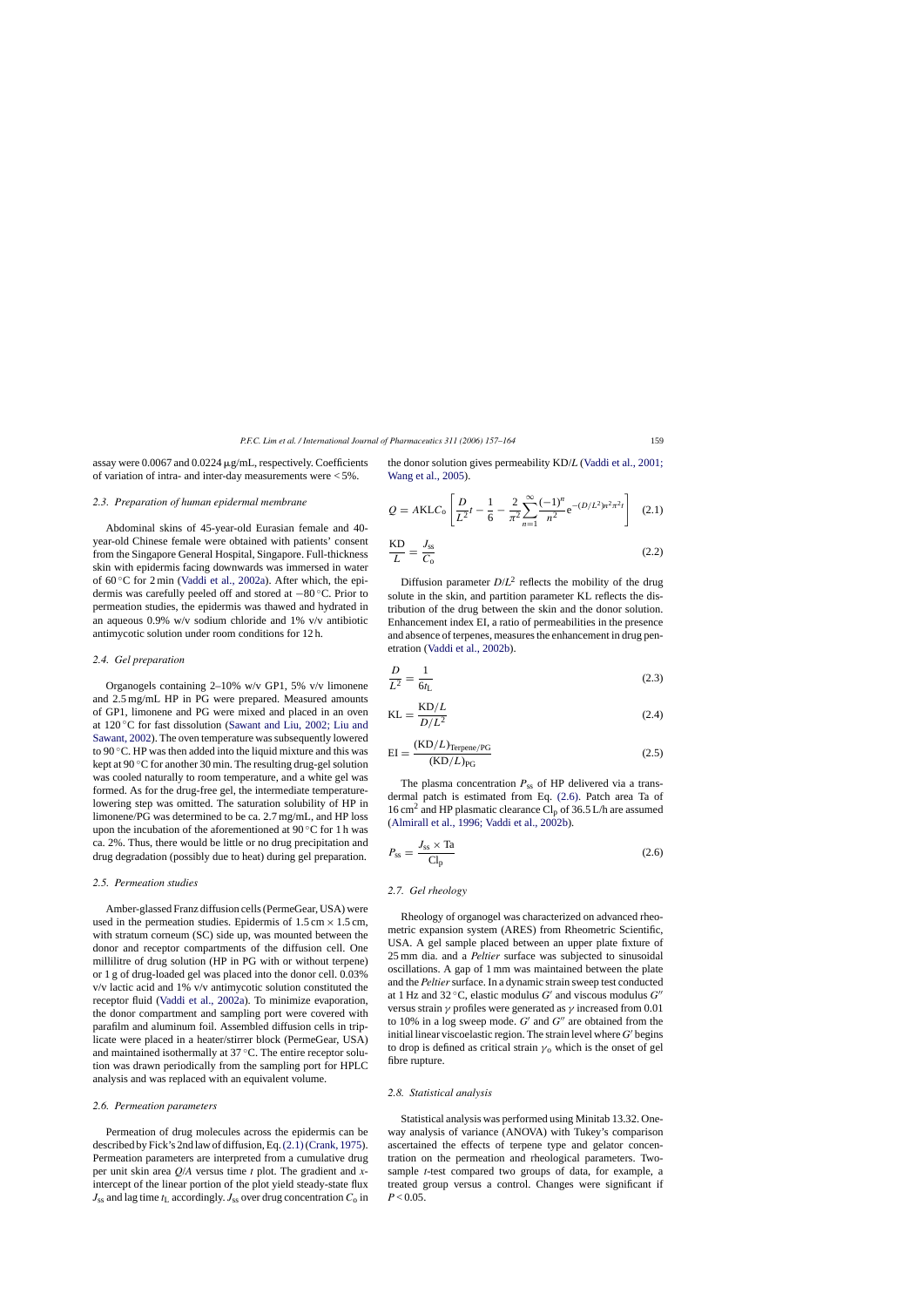<span id="page-3-0"></span>

Fig. 2. Time course of cumulative haloperidol (HP) permeated through 0.785 cm<sup>2</sup> of human abdominal skin with or without terpene.  $C_{HP} = 2.5$  mg/mL,  $C_{\text{Terp}} = 5\%$  v/v. Donor vehicle: PG-control ( $\Diamond$ ); linalool/PG ( $\Box$ ); limonene/PG ( $\triangle$ ); cineole/PG ( $\blacklozenge$ ). Each point represents mean  $\pm$  S.D. (*n* = 3).

#### **3. Results and discussion**

## *3.1. Human skin permeation of HP in terpene/PG*

Fig. 2 and Table 1 show the cumulative permeation plots and permeation parameters of haloperidol (HP) in PG with and without terpenes. Terpene concentration  $C_{\text{Terp}}$  and HP concentration  $C_{HP}$  in the donor vehicle were fixed at 5% v/v and 2.5 mg/mL, respectively. In order to elucidate the action of terpenes on drug permeation, abdominal skin from a single donor (45-year-old Eurasian female) was used so as to eliminate inter- and intraindividual differences. With respect to the control, hydrocarbon limonene greatly improved permeability KD/*L* by 26.5 times ( $P < 0.05$ ) and reduced lag time  $t_L$  from 14.1 to 9.2 h ( $P < 0.05$ ). On the other hand, oxygenated linalool and cineole produced a moderate enhancement and extended  $t_L$ . The latter may be due to the conditioning of the epidermis in the early stage of diffusion [\(Vaddi et al., 2003\).](#page-7-0) On the whole, the three terpenes facilitated percutaneous drug penetration by increasing partition parameter KL, i.e. a higher drug solubility in the skin.

[Vaddi et al. \(2002b, 2003\)](#page-7-0) had reported the enhancing effect of several oxygenated terpenes (alcohols and oxides) on the permeation of HP through human skin. Here, we have shown hydrocarbon limonene to be a potential chemical enhancer and a more effective one for HP in comparison to oxygenated linalool and cineole. The effectiveness of hydrocarbon limonene had also been demonstrated for other lipophilic drugs such as ketoprofen, indomethacin and estradiol ([Gupta and Garg, 2002; Williams](#page-6-0) [and Barry, 2004\).](#page-6-0) In addition, limonene has a low skin irritancy



Fig. 3. Time course of cumulative haloperidol (HP) permeated through 0.785 cm<sup>2</sup> of human abdominal skin.  $C_{HP} = 2.5$  mg/mL,  $C_{Limo} = 5\%$  v/v,  $C_{\text{GP1}} = 0\%$  w/v ( $\diamondsuit$ ); 2% w/v ( $\Box$ ); 4% w/v ( $\triangle$ ); 6% w/v ( $\blacklozenge$ ); 8% w/v ( $\blacksquare$ ); 10%  $w/v$  ( $\triangle$ ). Each point represents mean  $\pm$  S.D. (*n* = 3).

and when administered with a pretreatment method, it allows a reversible change in the skin structure [\(Hashida and Yamashita,](#page-6-0) [1995\).](#page-6-0)

The great enhancement by limonene suggests that there are possibly multiple mechanisms that could have resulted in a more permeable intercellular pathway for HP. They include an increased HP solubility within the skin, partial extraction of SC lipids ([Krishnaiah et al., 2002\),](#page-6-0) phase separation within the SC lipid lamellae [\(Moghimi et al., 1997\)](#page-6-0) and limonene–PG synergy [\(Barry, 1991\).](#page-6-0)

The therapeutic HP plasma concentration ranges from 0.8 to 5.15 ng/mL [\(Almirall et al., 1996; Vaddi et al., 2002b\).](#page-6-0) Only limonene was able to elicit an in vitro HP flux  $J_{ss}$  that corresponded to a predicted plasma level  $P_{ss}$  within the therapeutic window. We would expect  $P_{ss}$  to approximate the in vivo plasma level, as good in vitro–in vivo correlation was found for hydrophobic permeants [\(Valiveti et al., 2004\).](#page-7-0)

# *3.2. Human skin permeation of HP in limonene GP1/PG organogel*

We have shown limonene to be a suitable chemical enhancer and therefore it was incorporated into GP1/PG organogel. Limonene concentration  $C_{\text{Limo}}$  and  $C_{\text{HP}}$  were fixed at 5% v/v and 2.5 mg/mL, respectively. Gelator concentration C<sub>GP1</sub> was varied from 2 to 10% w/v so as to determine the effect of  $C_{\text{GP1}}$  on HP permeation. Fig. 3 illustrates the permeation profiles and [Table 2](#page-4-0) lists the permeation parameters of HP in the prepared gels. In this permeation study, abdominal skin was obtained from a 40 year-old Chinese female, unlike the previous one. Interestingly,

Table 1

Human skin permeation parameters of haloperidol (HP) in terpene/propylene glycol (PG)

| Terpene/PG   | $t_{\rm L}$ (h)  | $D/L^2$ ( $\times 10^{-2}$ h <sup>-1</sup> ) | KL $(\times 10^{-2}$ cm) | $KD/L \left( \times 10^{-4}$ cm/h) | $J_{ss}$ ( $\times$ 10 <sup>-3</sup> mg/cm <sup>2</sup> h) | ΕI                       | $P_{ss}$ (ng/mL) |
|--------------|------------------|----------------------------------------------|--------------------------|------------------------------------|------------------------------------------------------------|--------------------------|------------------|
| PG (control) | $14.09 \pm 0.90$ | $1.19 \pm 0.07$                              | $0.74 \pm 0.34$          | $0.89 \pm 0.43$                    | $0.20 \pm 0.10$                                            | $\overline{\phantom{0}}$ | 0.089            |
| Linalool/PG  | $23.82 + 4.48$   | $0.72 \pm 0.15$                              | $10.15 \pm 5.18$         | $7.20 \pm 3.36$                    | $1.66 \pm 0.78$                                            | 8.05                     | 0.729            |
| Limonene/PG  | $9.23 + 1.52$    | $1.84 \pm 0.33$                              | $13.41 \pm 4.75$         | $23.72 + 5.24$                     | $6.55 \pm 1.45$                                            | 26.52                    | 2.869            |
| Cineole/PG   | $21.11 \pm 2.09$ | $0.79 \pm 0.08$                              | $7.66 \pm 5.15$          | $6.15 \pm 4.37$                    | $1.62 \pm 1.15$                                            | 6.88                     | 0.708            |

 $C_{HP} = 2.5$  mg/mL,  $C_{Term} = 5\%$  v/v. Data was expressed as mean  $\pm$  S.D. (*n* = 3).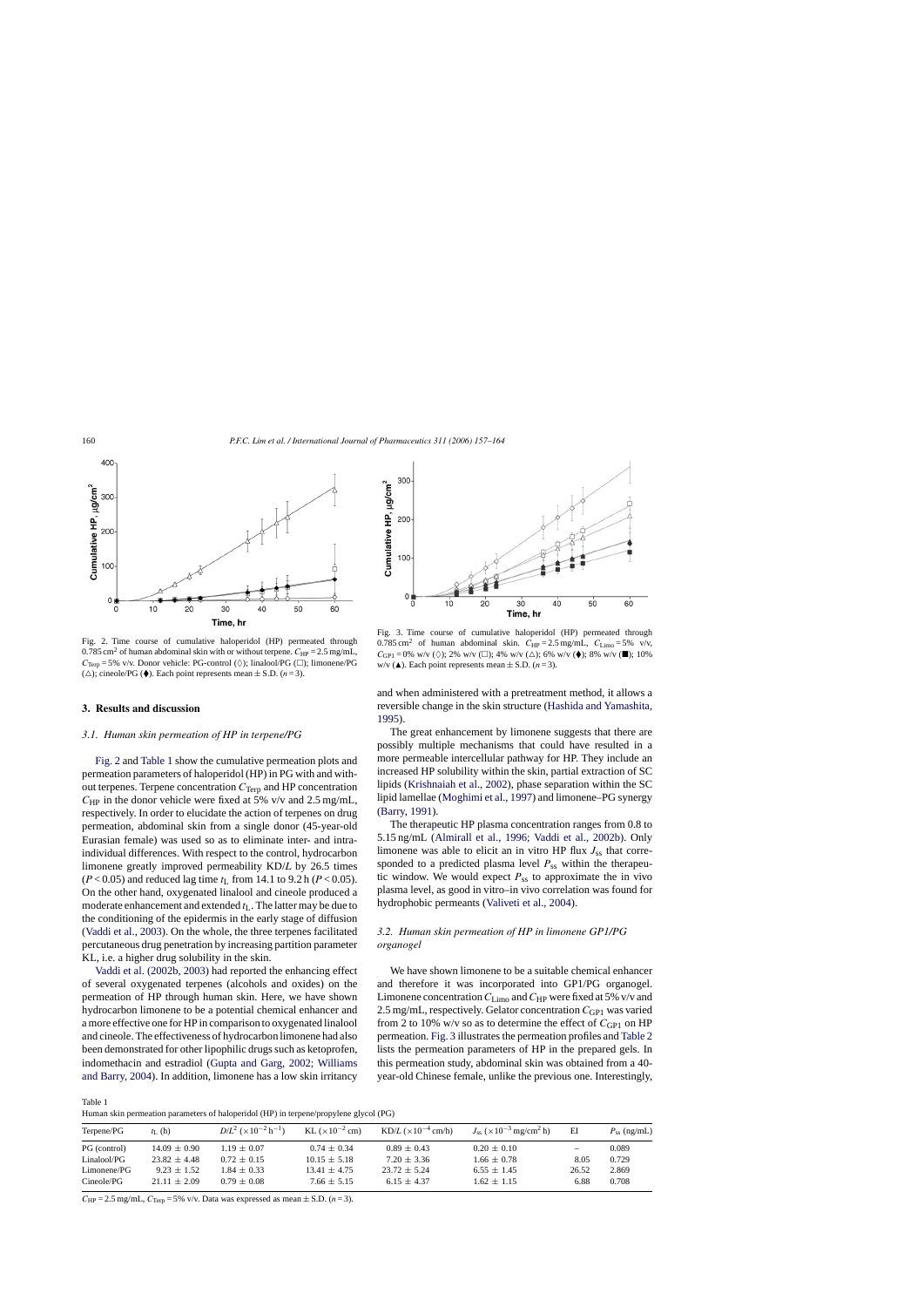| $C_{\text{GP1}}$ (% w/v) | $t_{\rm L}$ (h)  | $D/L^2$ ( $\times 10^{-2}$ h <sup>-1</sup> ) | KL $(\times 10^{-2}$ cm) | $KD/L \left( \times 10^{-4}$ cm/h) | $J_{ss}$ ( $\times 10^{-3}$ mg/cm <sup>2</sup> h) | $P_{ss}$ (ng/mL) |
|--------------------------|------------------|----------------------------------------------|--------------------------|------------------------------------|---------------------------------------------------|------------------|
| $0$ (control)            | $9.04 \pm 1.70$  | $1.89 \pm 0.35$                              | $14.13 \pm 1.40$         | $26.37 \pm 2.71$                   | $6.59 \pm 0.68$                                   | 2.889            |
| 2                        | $12.80 \pm 1.17$ | $1.31 \pm 0.12$                              | $15.39 \pm 2.16$         | $20.00 \pm 1.40$                   | $5.00 \pm 0.35$                                   | 2.192            |
| $\overline{4}$           | $9.75 \pm 1.06$  | $1.72 \pm 0.18$                              | $9.69 \pm 1.79$          | $16.52 + 2.33$                     | $4.13 \pm 0.58$                                   | 1.811            |
| 6                        | $10.18 \pm 1.60$ | $1.66 \pm 0.24$                              | $7.01 \pm 0.81$          | $11.72 + 2.64$                     | $2.93 \pm 0.66$                                   | 1.285            |
| 8                        | $11.92 \pm 2.15$ | $1.43 \pm 0.29$                              | $7.43 \pm 2.74$          | $10.12 + 2.27$                     | $2.53 \pm 0.57$                                   | 1.109            |
| 10                       | $10.75 \pm 2.36$ | $1.60 \pm 0.31$                              | $7.45 \pm 1.16$          | $11.76 \pm 2.17$                   | $2.94 \pm 0.54$                                   | 1.288            |
|                          |                  |                                              |                          |                                    |                                                   |                  |

<span id="page-4-0"></span>Table 2 Human skin permeation parameters of haloperidol (HP) in limonene GP1/PG organogel

 $C_{HP} = 2.5$  mg/mL,  $C_{Limo} = 5\%$  v/v,  $C_{GP1} = 0-10\%$  w/v. Data was expressed as mean  $\pm$  S.D. (*n* = 3).

there were no significant inter-individual differences  $(P > 0.05)$ between the permeation parameters of "control" in Table 2 and "Limonene/PG" in [Table 1.](#page-3-0)

Over the tested  $C_{\text{GP1}}$  range,  $t_L$  and diffusion parameter  $D/L^2$ were essentially constant ( $P > 0.05$ ) whereas KL, KD/*L* and  $J_{ss}$ were significantly reduced ( $P < 0.05$ ). The near constant  $t<sub>L</sub>$  and reduced KL with *C*<sub>GP1</sub> indicate that GP1 does not interfere with the action of limonene, and that the gel mesh-like structure (Fig. 4) effectively retards HP diffusion on the vehicle side which decreases HP concentration at the gel–skin interface. The other consequent of an increasing  $C_{GP1}$  was that  $P_{ss}$  approached the lower therapeutic limit of 0.8 ng/mL. Nevertheless, the gel formulation would still be appropriate for maintenance therapy.

# *3.3. Rheology of organogel*

Fig. 5a and b illustrate the elastic  $G'$  and viscous  $G''$  moduli of plain, limonene and HP–limonene gels against gelator concentration *C*<sub>GP1</sub>. Plain gel (control) was composed of GP1 and PG. Limonene gel contained 5% v/v limonene in plain gel and HP–limonene gel contained 2.5 mg/mL HP in limonene gel. Rheology was conducted at  $32^{\circ}$ C to mimic the normal skin surface temperature.  $G'$  and  $G''$  of plain gel increased in a monotonic manner with  $C_{\text{GPI}}$ , while the moduli of limonene gel increased rapidly before reaching a plateau. Enhanced gel rigidity was due



Fig. 4. Fibrous network of GP1/PG organogel as viewed by scanning electron microscopy. The gel was pretreated with supercritical  $CO<sub>2</sub>$  at 20 g/min, 100 bar and 35 ◦C for 90 min. Scale bar: 100 nm.



Fig. 5. (a) Elastic modulus  $G'$ , (b) viscous modulus  $G''$  and (c) critical strain  $\gamma_0$ of organogel vs. gelator concentration  $C_{\text{GP1}}$ .  $C_{\text{HP}} = 2.5$  mg/mL,  $C_{\text{Limo}} = 5\%$  v/v,  $C_{\text{GPI}} = 2-10\%$  w/v. Organgogel: plain gel ( $\Diamond$ ); limonene gel ( $\Box$ ); HP-limonene gel  $(\triangle)$ . Each point represents mean  $\pm$  S.D. (*n* = 3).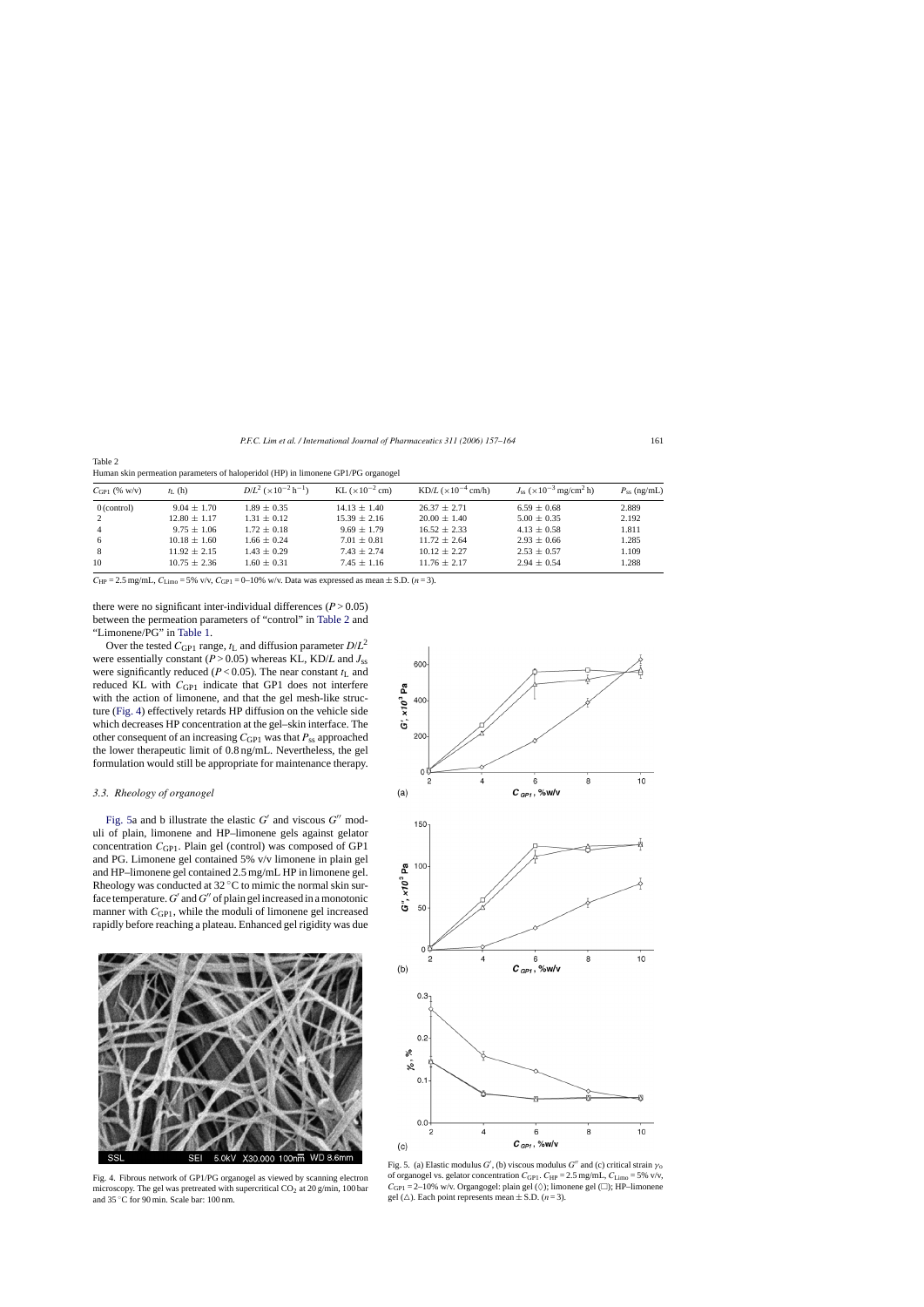to a more compact fibrous network ([Sawant and Liu, 2002; Liu](#page-6-0) [and Sawant, 2001\).](#page-6-0) At each  $C_{\text{GPI}}$ ,  $G'$  and  $G''$  of limonene were greater than those of plain gel ( $P < 0.05$ ), except at 10% w/v GP1. The marked increases in gel moduli induced by limonene imply an enhanced gel physical stability. The presence of limonene could achieve a greater stability at the same C<sub>GP1</sub>, or maintain a comparable stability (to the control) at a lower  $C_{\text{GP}1}$ .

As shown in [Fig. 5c](#page-4-0), there was an inverse relationship between critical strain  $\gamma_0$  and  $C_{\text{GPI}}$ .  $\gamma_0$  can be taken as a measure of gel brittleness; a lower  $\gamma_0$  indicates a more brittle gel.  $\gamma_0$  of the organogels generally decreased with  $C_{\text{GP1}}$  ( $P < 0.05$ ). At the same  $C_{\text{GPI}}$ ,  $\gamma_0$  of limonene gel was lower relative to the control  $(P < 0.05)$ , except at 10% w/v GP1. There was a trade-off in mechanical properties where greater  $G'$  and  $G''$  were accompanied by a lower  $\gamma_0$ . The further addition of HP into limonene gel produced no appreciable changes in  $G'$ ,  $G''$  and  $\gamma_o$ .

We have tried to correlate gel rheology and gel microstructure, and to observe the effects of *C*GP1 and *C*Limo on the latter visually. The gel microstructure was examined with scanning electron microscopy (SEM). Prior to SEM, the gel sample was pretreated with supercritical  $CO<sub>2</sub>$  fluid extraction (SFE) and the resulting residue was coated with a layer of platinum ([Sawant](#page-6-0) [and Liu, 2002\).](#page-6-0) Micrographs (not included here) of an intact gel network were not readily obtained. The analysis was further complicated by the presence of several morphologies in a single sample—fibrous mesh, sintered masses and axially-aligned fibres. The high operating pressure of SFE (100 bar) and the high solvating power of supercritical  $CO<sub>2</sub>$  could have destabilized the porous scaffold, resulting in a poor rheology–microstructure correlation. Nevertheless, SEM identified characteristic structural features of GP1-based organogels such as nano-sized fibrils, and a branched, three-dimensional network [\(Fig. 4\).](#page-4-0)

# *3.4. Permeability–rheology correlation of HP–limonene organogel*

Fig. 6a and b show the permeability and rheology of HP–limonene organogel. The direct influence of gel rheology on HP permeation was well illustrated. At  $C_{GP1}$  < 6% w/v, a higher *G'* or *G''* and a lower  $\gamma_0$  decreased permeability KD/*L*. At  $C_{\text{GPI}} > 6\%$  w/v, a constant rheology ( $P > 0.05$ ) led to no further reduction in KD/*L*. These rheological descriptors are possible predictors of the percutaneous delivery of HP dispersed in the organogel. Gallagher et al. also obtained a similar decreasing permeation of ketoprofen across nylon membrane with Cabosil content. Apparently, the decrease was in part due to a higher gel viscosity at a higher Cabosil content [\(Gallagher et al., 2003\).](#page-6-0)

Fig. 6 would not be applicable for other skin samples. To circumvent inconsistencies associated with different skin models [\(Bond and Barry, 1988\) a](#page-6-0)nd skin obtained from different anatomical sites ([Barel and Clarys, 1995\),](#page-6-0) a gel resistance–rheology relationship was hypothesized. In TDD with organogel as a drug vehicle, the total resistance  $R<sub>T</sub>$  to drug transport (reciprocal of KD/*L*) is contributed by two components in series, the skin and the gel matrix. At  $C_{\text{GP1}} = 0\%$  w/v, resistance is dictated by the skin and resistance due to limonene/PG solution is assumed to be negligible. A gel introduces an added resistance in addition



Fig. 6. (a) Skin permeability KD/*L* ( $\Diamond$ ), elastic modulus  $G'$  ( $\square$ ) and viscous modulus  $G''(\triangle)$  of HP–limonene organogel. (b) Skin permeability  $KD/L(\diamond)$  and critical strain  $\gamma_0$  ( $\blacklozenge$ ) of HP–limonene organogel.  $C_{HP} = 2.5$  mg/mL,  $C_{Limo} = 5\%$ v/v,  $C_{\text{GP1}} = 0$ –10% w/v. Each point represents mean  $\pm$  S.D. (*n* = 3).

to that offered by the skin (Fig. 7). As such,  $R_T$  is taken to be the sum of skin resistance  $R_{\text{skin}}$  and gel resistance  $R_{\text{gel}}$ .

[Table 3](#page-6-0) shows a substantial contribution of  $R_{gel}$  towards  $R_T$ , and the former seems to vary in some defined ways with  $G'$ ,  $G''$ and  $\gamma$ <sub>0</sub>. Through regression analyses and mathematical manipulations,  $R_{gel}$  can be expressed as functions of gel rheology, independent of the skin. Eqs. [\(3.1\) and \(3.2\)](#page-6-0) are linear relationships between the logarithm of  $R_{gel}$  and gel moduli  $(G', G'')$ . Eq. [\(3.3\)](#page-6-0) is a multiple regressed correlation which encompasses



Fig. 7. A hypothesized resistance model in the transdermal delivery of HP in limonene GP1/PG organogel.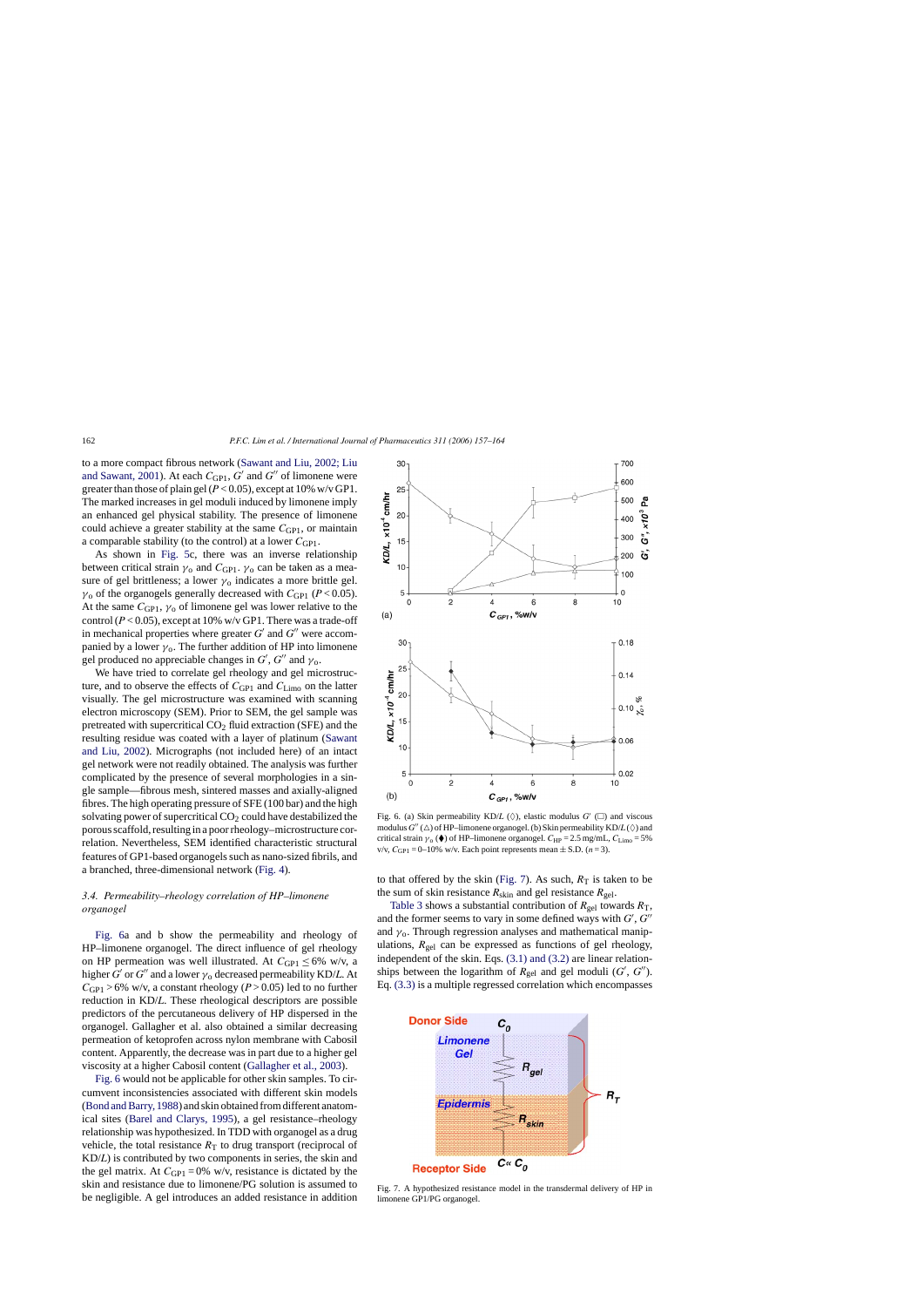| $C_{\text{GPI}}$ (% w/v) | $KD/L \times 10^{-4}$ cm/h) | $R_T$ <sup>a</sup> (cm/h) | $R_{\text{gel}}^{\text{c}}$ (cm/h) | $R_{\rm gel}/R_{\rm T}$ (%) | $G'$ (Pa)          | $G^{\prime\prime}$ (Pa) | $\gamma_0(\%)$    |
|--------------------------|-----------------------------|---------------------------|------------------------------------|-----------------------------|--------------------|-------------------------|-------------------|
| $\overline{0}$           | $26.37 + 2.71$              | 379.3 <sup>b</sup>        |                                    |                             |                    |                         |                   |
| 2                        | $20.00 \pm 1.40$            | 499.9                     | 120.6                              | 24.1                        | $14940 \pm 1659$   | $2536 \pm 319$          | $0.146 \pm 0.012$ |
| $\overline{4}$           | $16.52 + 2.33$              | 605.3                     | 226.0                              | 37.3                        | $219759 + 10068$   | $50992 + 405$           | $0.070 \pm 0.006$ |
| 6                        | $11.72 \pm 2.64$            | 853.0                     | 473.7                              | 55.5                        | $492227 + 82392$   | $111670 + 7636$         | $0.056 \pm 0.003$ |
| 8                        | $10.12 \pm 2.27$            | 987.9                     | 608.7                              | 61.6                        | $518374 \pm 24475$ | $124333 \pm 1635$       | $0.059 \pm 0.006$ |
| 10                       | $11.76 \pm 2.17$            | 850.7                     | 471.4                              | 55.4                        | $572364 + 25414$   | $125861 + 129$          | $0.060 \pm 0.001$ |
|                          |                             |                           |                                    |                             |                    |                         |                   |

<span id="page-6-0"></span>Table 3 Rheology and gel resistance of HP–limonene organogel

C<sub>HP</sub> = 2.5 mg/mL, C<sub>Limo</sub> = 5% v/v, C<sub>GP1</sub> = 0-10% w/v. Rheological data was expressed as mean ± S.D. (*n* = 3).<br><sup>a</sup>  $R_T$  is the reciprocal of the mean of KD/*L*.<br><sup>b</sup>  $R_{\text{skin}}$  is the reciprocal of the mean of KD/*L* at

the three rheological descriptors and qualitatively summarizes their general influences on  $R_{gel}$ . These empirical correlations, together with experimentally-obtained skin resistance and gel rheology, provide an estimate of HP flux at a specific  $C_{\text{GP1}}$ , or conversely, an estimate of C<sub>GP1</sub> that will deliver a specific HP flux. This iterative scheme reduces the number of permeation experiments to be performed and avoids a rigorous process of trial and error. Hence, the organogel could function both as a drug reservoir and a rate-controlling matrix in a transdermal patch.

$$
\log R_{\rm gel} = 2.06 + 1.25 \times 10^{-6} G', \quad r^2 = 0.953 \tag{3.1}
$$

$$
\log R_{\rm gel} = 2.08 + 5.27 \times 10^{-6} G'', \quad r^2 = 0.978 \tag{3.2}
$$

$$
\log R_{\text{gel}} = 2.03 + 4.60 \times 10^{-6} G'' + 1.27 \times 10^{-3} \frac{\log G'}{\gamma_0},
$$
  

$$
r^2 = 0.980
$$
 (3.3)

#### **4. Conclusion**

Limonene was the selected chemical enhancer as it increased skin permeability, shortened lag time and facilitated therapeutic HP delivery in vitro. The addition of limonene into GP1/PG organogel increased gel moduli and this could indicate an enhanced gel physical stability. Organogel as a drug vehicle decreased drug permeation by "adding" resistance on the vehicle side. The derived empirical correlations between gel resistance and gel rheology support the viability of the use of organogel in controlling drug release in maintenance therapy.

#### **References**

- Abdallah, D.J., Weiss, R.G., 2000. Organogels and low molecular mass organic gelators. Adv. Mater. 12, 1237–1247.
- Almirall, M., Montana, J., Escribano, E., Obach, R., Berrozpe, J.D., 1996. Effect of d-limonene,  $\alpha$ -pinene and cineole on in vitro transdermal human skin penetration of chloropromazine and haloperidol. Drug Res. 46, 676–680.
- Anand, B., Pisal, S.S., Paradkar, A.R., Mahadik, K.R., 2001. Applications of organogels in pharmaceuticals. J. Sci. Ind. Res. 60, 311–318.
- Barel, A.O., Clarys, P., 1995. Comparison of methods for measurement of transepidermal water loss. In: Serup, J., Jemec, G.B.E. (Eds.), Handbook of Non-Invasive Methods and the Skin. CRC Press, Florida, pp. 179– 184.
- Barry, B.W., 1991. Lipid-protein-partitioning theory of skin penetration enhancement. J. Control. Rel. 15, 237–248.
- Barry, B.W., 2004. Breaching the skin's barrier to drugs. Nat. Biotechnol. 22, 165–167.
- Bond, J.R., Barry, B.W., 1988. Limitations of hairless mouse skin as a model for in vitro permeation studies through human skin: hydration damage. J. Invest. Dermatol. 90, 486–489.
- Cornwell, P.A., Barry, B.W., 1993. The routes of penetration of ions and 5 fluorouracil across human skin and the mechanisms of action of terpene skin penetration enhancers. Int. J. Pharm. 94, 189–194.
- Crank, J., 1975. The Mathematics of Diffusion. Oxford University Press, England, pp. 47–53.
- Finnin, B.C., Morgan, T.M., 1999. Transdermal penetration enhancers: applications, limitations and potential. J. Pharm. Sci. 88, 955–958.
- Gallagher, S.J., Trottet, L., Heard, C.M., 2003. Ketoprofen: release from, permeation across and rheology of simple gel formulations that simulate increasing dryness. Int. J. Pharm. 268, 37–45.
- Gupta, P., Garg, S., 2002. Recent advances in semisolid dosage forms for dermatological application. Pharm. Technol. 26, 144–161.
- Hashida, M., Yamashita, F., 1995. Terpenes as penetration enhancers. In: Smith, E.W., Maibach, H.I. (Eds.), Percutaneous Penetration Enhancers. CRC Press, Florida, pp. 309–321.
- Johnson, M.E., Mitragotri, S., Patel, A., Blankschtein, D., Langer, R., 1996. Synergistic effects of chemical enhancers and therapeutic ultrasound on transdermal drug delivery. J. Pharm. Sci. 85, 670–679.
- Kalia, Y.N., Guy, R.H., 2001. Modeling transdermal drug release. Adv. Drug Deliv. Rev. 48, 159–172.
- Krishnaiah, Y.S.R., Satyanarayana, V., Bhaskar, P., 2002. Effect of limonene on the in vitro permeation of nicardipine hydrochloride across the excised rat abdominal skin. Pharmazie 57, 842–847.
- Liu, X.Y., Sawant, P.D., 2001. Formation kinetics of fractal nanofiber networks in organogels. Appl. Phys. Lett. 79, 3518–3520.
- Liu, X.Y., Sawant, P.D., 2002. Determination of the fractal characteristic of nanofiber-network formation in supramolecular materials. Chem. Phys. Chem. 3, 374–377.
- Moghimi, H.R., Williams, A.C., Barry, B.W., 1997. A lamellar matrix model for stratum corneum intercellular lipids. V. Effects of terpene penetration enhancers on the structure and thermal behaviour of the matrix. Int. J. Pharm. 146, 41–54.
- Samanta, M.K., Dube, R., Suresh, B., 2003. Transdermal drug delivery system of haloperidol to overcome self-induced extrapyramidal syndrome. Drug Dev. Ind. Pharm. 29, 405–415.
- Sawant, P.D., Liu, X.Y., 2002. Formation and novel thermomechanical processing of biocompatible soft materials. Chem. Mater. 14, 3793–3798.
- Schreiber, J., 2001. Deodorants. In: Barel, A.O., Paye, M., Maibach, H.I. (Eds.), Handbook of Cosmetic Science and Technology. Marcel Dekkar, New York, pp. 689–701.